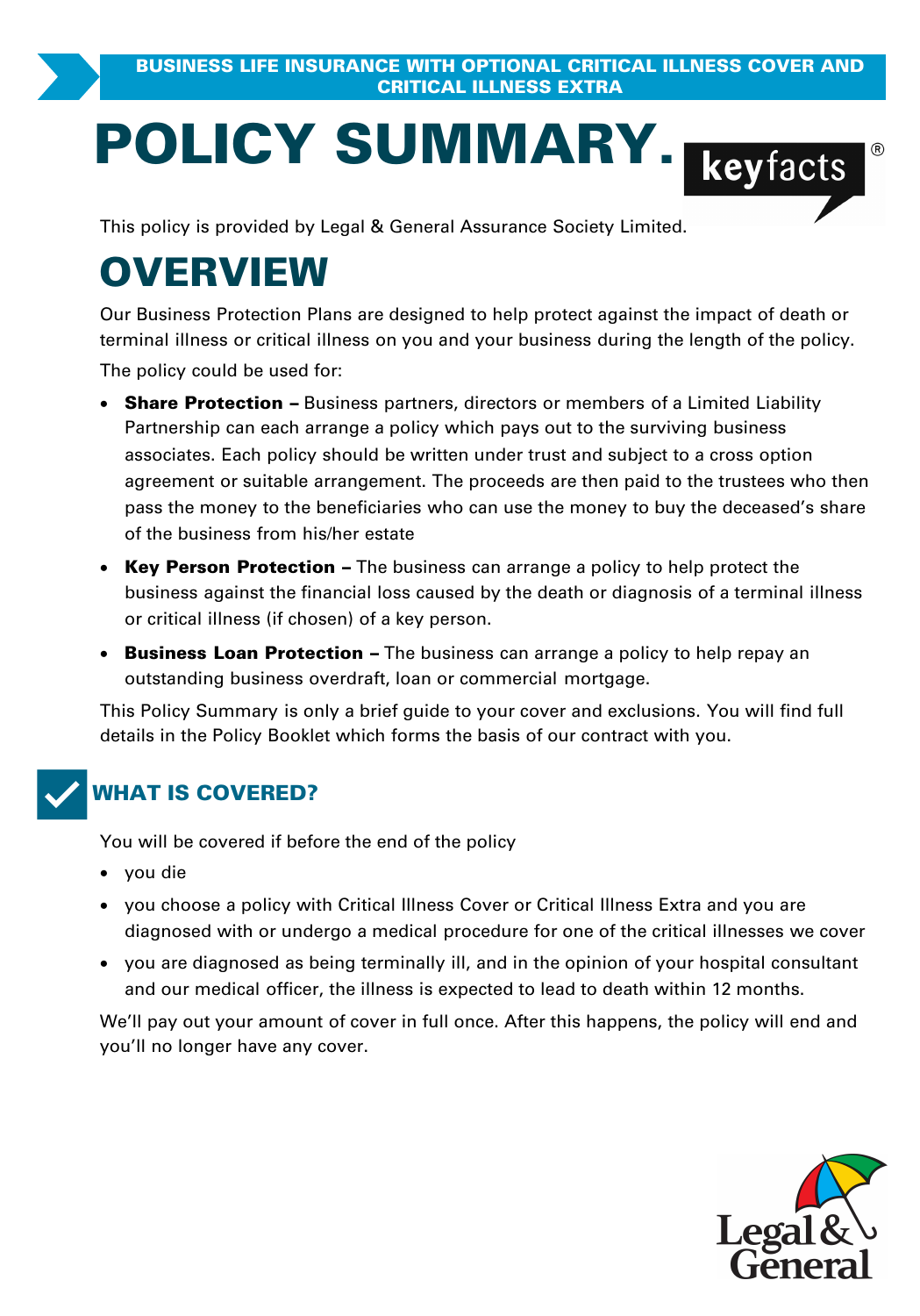### **WHAT IS NOT COVERED?**

You are not covered if you don't give us full and honest answers to the questions we ask you before the policy starts. Please don't assume that we'll contact your doctor to find out your full medical details.

- · We won't pay out if, within the first year of the policy, the cause of your death is caused opinion, you took your own life.
- by suicide or intentional and serious self-injury or an event where, in our reasonable<br>opinion, you took your own life.<br>We won't pay out your amount of cover if the policy includes Critical Illness Cover or<br>Critical Illnes • We won't pay out your amount of cover if the policy includes Critical Illness Cover or Critical Illness Extra and you are diagnosed with a critical illness which doesn't meet our<br>definition.
- We won't pay out your amount of cover if you are diagnosed with a terminal illness which doesn't meet our definition. Terminal Illness Cover can't be claimed:
	- after your death.
	- or if the length of the policy is less than two years.
- · We may restrict some elements of cover based on the information that you give us. If we do this we'll tell you what we've excluded in the Policy Booklet under the heading 'What you are not covered for'. we may restrict some enements of cover<br>
we do this we'll tell you what we've excl<br>
"What you are not covered for".<br>
• Life cover policies have no cash value ar<br>
policy without making a valid claim.<br>
• If you stop paying yo
- · Life cover policies have no cash value and we will not pay out if you reach the end of the
- If you stop paying your premiums your cover will end 30 days after the first missed premium.
- · For Business Loan Protection, the policy may not completely pay off your outstanding business loan or commercial mortgage unless you ensure that your amount of cover is adjusted to match any new business loan commercial mortgage arrangements.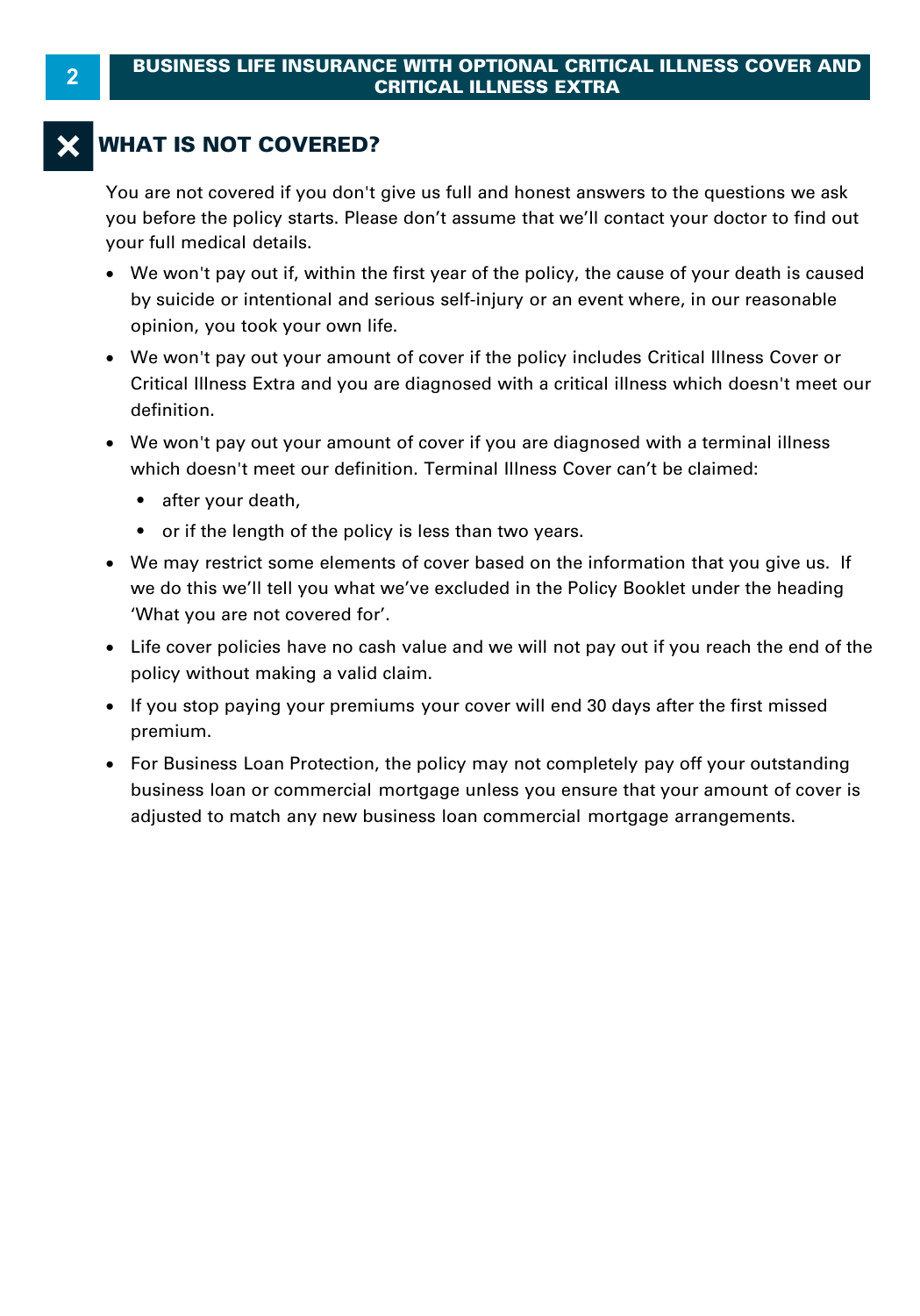# **ABOUT THE POLICY.**

### **YOUR PREMIUMS**

### **Guaranteed premiums**

If you choose guaranteed premiums your premiums will remain the same during the length of the policy unless you make any changes.

### **Reviewable premiums**

If you choose reviewable premiums your premiums are reviewed every five years and may go up, go down or stay the same. If you choose not to accept the new premium you can reduce the amount of cover to match what you wish to spend.

We'll assess any premium changes fairly and we won't look at your personal circumstances. The factors we look at are:

- · number, timing and cost of claims we've paid and claims we expect to pay in the future;
- · insurance industry claims experience;
- · expected impact of future medical advances; and
- · changes to applicable laws, regulation or tax treatment.

If your premium is within 5% of your current premium we won't make any changes. However, any change in premium not taken into account at the review will be taken into account at future reviews. We'll write to you at least three months in advance of the change, explaining the outcome of the review and your options.

- · If your premium changes your direct debit will automatically be updated.
- · If your premium goes up, you may choose to keep your premiums the same by reducing your amount of cover. You must tell us within 30 days of receiving a review letter from<br>If your premium changes your direct debit will automatically be updated.<br>If your premium goes up, you may choose to keep your premiums cover still meets your needs.

Please see the Policy Booklet if you would like further information on how we review your premiums.

#### **Increasing cover**

If you choose an increasing policy your premiums will increase in line with the change in The Retail Prices Index (RPI) multiplied by 1.5 subject to a maximum increase of 15% per<br>the Retail Prices Index (RPI) multiplied by 1.5 subject to a maximum increase of 15% per<br>annum. The RPI provides an indication of inf **Increasing cover**<br>If you choose an increasing policy your premiums will increase in line with the change in<br>the Retail Prices Index (RPI) multiplied by 1.5 subject to a maximum increase of 15% per<br>annum. The RPI provides and tracks the average change in the purchase price of goods and services such as housing expenses and mortgage interest payments.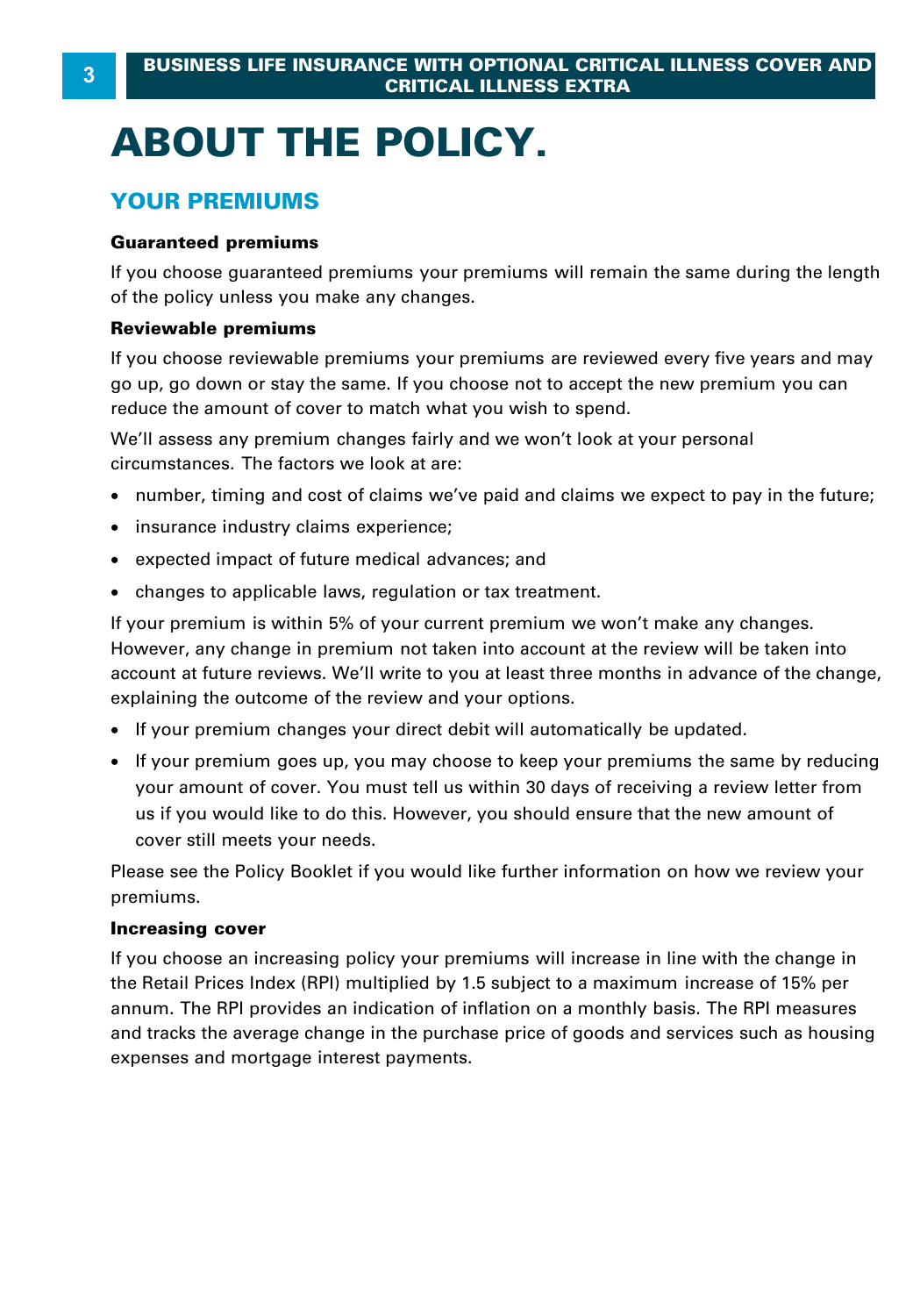### **AGE LIMITS**

| <b>Product</b>                                                                                                                | <b>Maximum age</b><br>for buying a<br>policy | <b>Minimum</b><br>length of the<br>policy | <b>Maximum</b><br>length of the<br>policy | <b>Your policy</b><br>must end<br>before age |
|-------------------------------------------------------------------------------------------------------------------------------|----------------------------------------------|-------------------------------------------|-------------------------------------------|----------------------------------------------|
| Life Insurance*                                                                                                               | 77                                           | 1 year                                    | 50 years                                  | 90                                           |
| <b>Decreasing Life</b><br>$In surface*$                                                                                       | 74                                           | 5 years                                   | 50 years                                  | 90                                           |
| <b>Increasing Life</b><br>$In surface*$                                                                                       | 77                                           | 2 years                                   | 50 years                                  | 90                                           |
| Life Insurance with<br><b>Critical Illness</b><br>Cover/Critical<br><b>Illness Extra*t</b>                                    | 69                                           | 2 years                                   | 40 years                                  | 75                                           |
| <b>Decreasing Life</b><br><b>Insurance with</b><br><b>Critical Illness</b><br><b>Cover/Critical</b><br><b>Illness Extra*t</b> | 69                                           | 5 years                                   | 40 years                                  | 75                                           |
| <b>Increasing Life</b><br><b>Insurance with</b><br><b>Critical Illness</b><br><b>Cover/Critical</b><br><b>Illness Extra*t</b> | 69                                           | 2 years                                   | 40 years                                  | 75                                           |

The minimum age to take out a policy is 18. The policy must not end before your 29th birthday.

\*Guaranteed premiums

†Reviewable premiums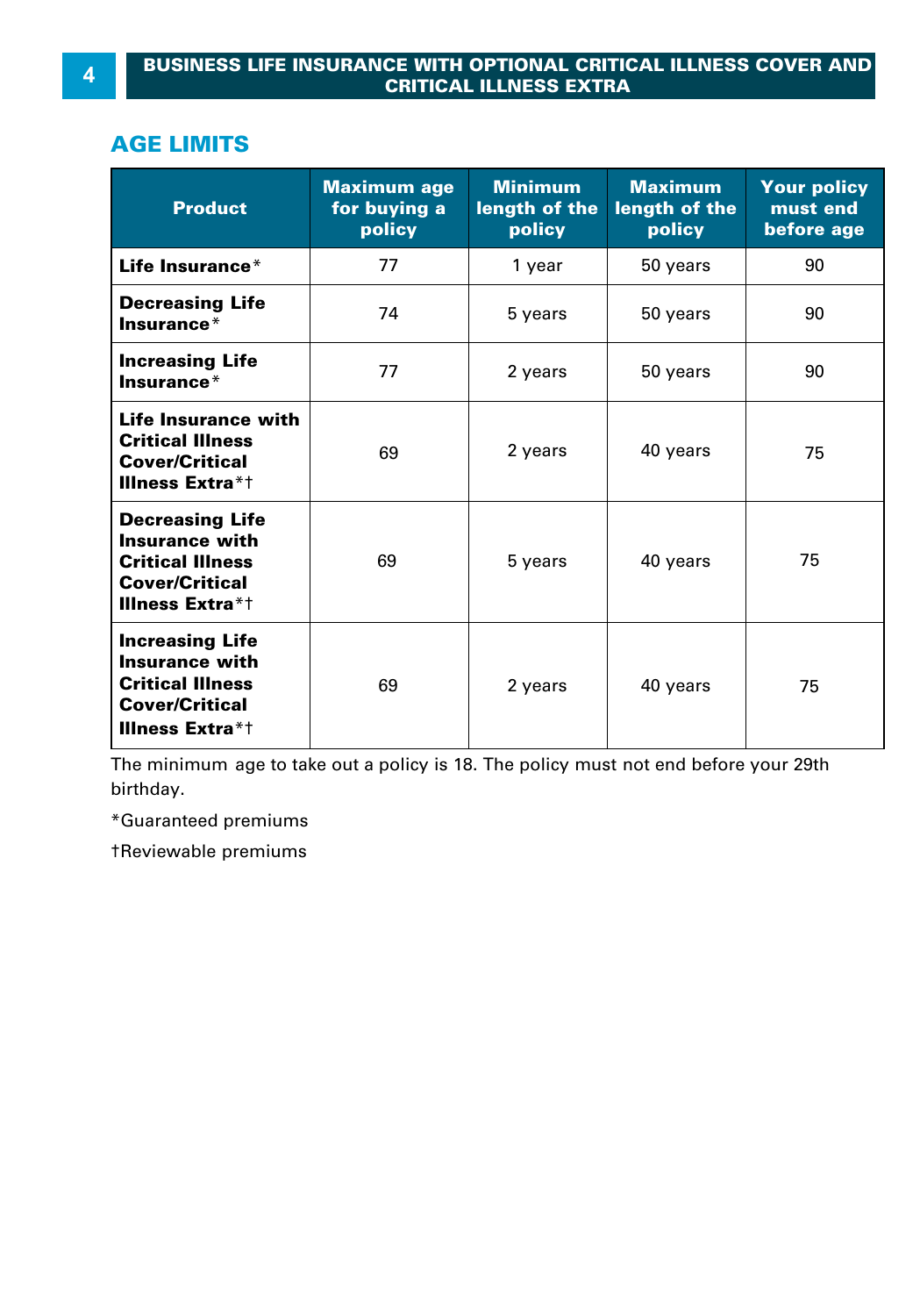### **YOUR COVER**

### **Level cover**

If you choose level cover your amount of cover will stay the same unless you change it.

If the policy is to help repay a business loan or commercial mortgage, you need to ensure that your amount of cover matches your outstanding business loan or commercial mortgage. The policy may not completely pay off your outstanding business loan or From the policy may not completely pay on your outstanding basiness ion of<br>commercial mortgage, if you change the loan you have in any way and you don't adjust<br>your cover to match your new arrangements.<br>If you choose decre your cover to match your new arrangements.

### **Decreasing cover**

commercial mortgage. Therefore the amount of cover reduces roughly in line with the way If you choose decreasing cover it is often used to help protect a business loan or<br>commercial mortgage. Therefore the amount of cover reduces roughly in line wit<br>a business loan or commercial mortgage decreases.

You need to ensure that your amount of cover matches your outstanding business loan or commercial mortgage. The policy may not completely pay off your outstanding business loan or commercial mortgage, if:

- · you change the business loan or commercial mortgage you have in any way and you don't adjust your cover to match your new arrangements.
- · the interest rate on your business loan or commercial mortgage becomes higher than the rate applied to the policy. The rate will be shown in the personal quote and the Policy Booklet.

### **Increasing cover**

If you choose increasing cover this is designed to protect the policy against inflation. Every year, we'll give you the option to increase the amount you're insured for by the change in **Increasing cover**<br>If you choose increasing cover this is designed to protect the policy against inflation. Every<br>year, we'll give you the option to increase the amount you're insured for by the change in<br>The Retail Prices **Increasing cover**<br>If you choose increasing cover this is designed to protect the policy against inflation. Every<br>year, we'll give you the option to increase the amount you're insured for by the change in<br>The Retail Prices inflation on family budgets and is set by the Government. year, we'll give you the option to increase the amount you're insured for by the change in<br>The Retail Prices Index (RPI) up to a maximum of 10% of your current amount of cover,<br>without the need for further medical evidence

The Retail Prices Index (RPI) up to a maximum of 10% of your current amount of cover,<br>without the need for further medical evidence. The RPI is a way of measuring the impact of<br>inflation on family budgets and is set by the This takes into account the fact that the likelihood of claiming increases as you get older.

If changes to the RPI are less than 1% then both your premium and amount of cover will stay the same until the next review.

If you decide not to increase the amount you're insured for, we won't offer you this option again.

If, after you have applied for the policy, we have to increase the premium, this type of policy will not be available to you and we may offer you an alternative.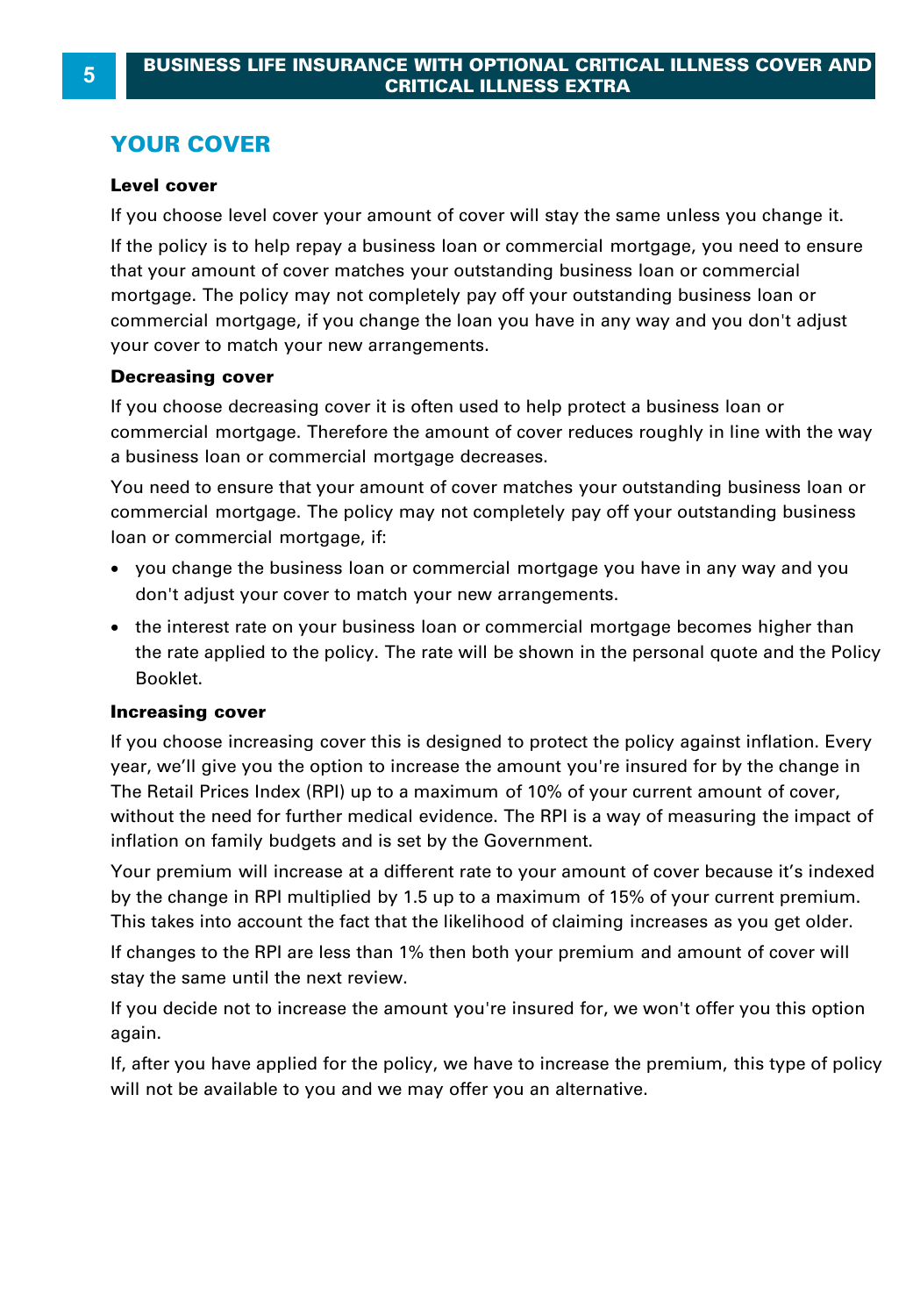# **BENEFITS FOR ALL POLICIES.**

The following benefits may have eligibility criteria and restrictions that apply.

### **ACCIDENTAL DEATH BENEFIT**

Included at no extra cost.

### **WHAT IS COVERED?**

We'll cover you from when we receive your application, for up to 90 days or until we accept, postpone or decline your application. This means that if you die due to an accident during WHAT IS COVERED?<br>We'll cover you from when we receive your application, for up to 90 days or until we accept,<br>postpone or decline your application. This means that if you die due to an accident during<br>this time, we'll pay £300,000 for all applications.

The benefit will be paid out if the person, or one of the persons covered sustains bodily injury which is the sole cause of death and if the death occurs within 90 days of such an accident.

### **WHAT IS NOT COVERED?**

We won't pay out if death occurs from:

- · Suicide, intentional and serious self-injury or an event where, in our reasonable opinion, you took your own life. We won't pay out if death occurs from:<br>• Suicide, intentional and serious self-injury or an event where, in our reasor<br>you took your own life.<br>• Taking part or attempting to take part in a dangerous sport or pastime.<br>• Tak Suicide, intentional and serious self-injury or an event where, in our reasonable opinion,<br>you took your own life.<br>Taking part or attempting to take part in a dangerous sport or pastime.<br>Taking part or attempting to take p
- ·
- you took your own life.<br>• Taking part or attempting to take pa<br>• Taking part or attempting to take pa<br>• passenger on a licensed airline.<br>• Committine. attempting or provoking
- Committing, attempting or provoking an assault or criminal offence.
- · War (whether declared or not), riot or civil commotion.
- ·passenger on a licensed airline.<br>Committing, attempting or provoking an assault or criminal offence.<br>War (whether declared or not), riot or civil commotion.<br>Taking alcohol or drugs (unless these drugs were prescribed by a United Kingdom).
- · Accidents that happened before you applied.

We don't provide this benefit:

- · If we have been told that the application is to replace an existing policy with us while cover is still provided under the existing policy.
- · From the date you tell us that you no longer want the application to proceed.

Your lump sum will be paid only once either under the Accidental Death Benefit or the policy itself.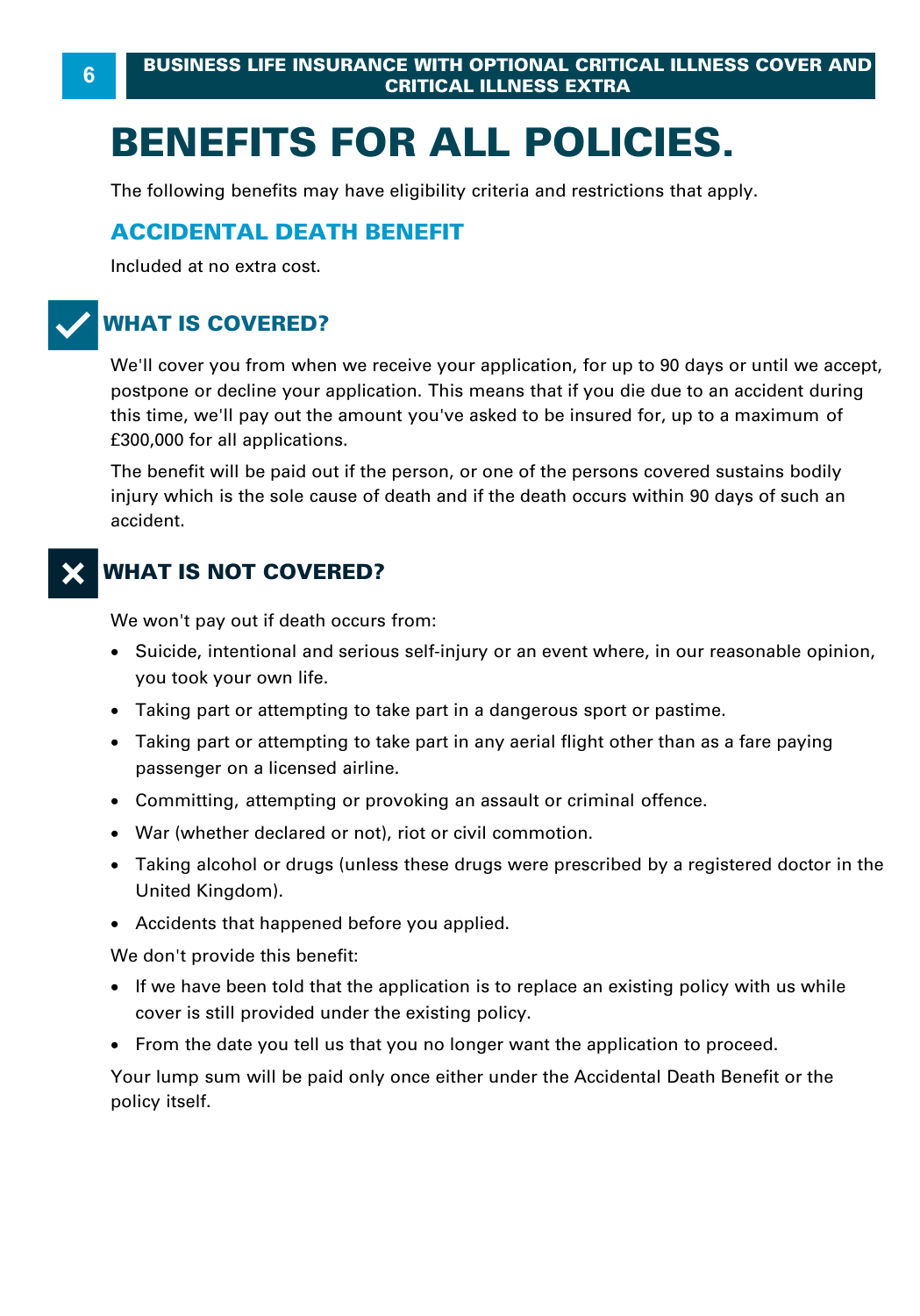### **WAIVER OF PREMIUM**

Optional - must be chosen at the start of the policy and will be an additional cost.

### T**WHAT IS COVERED?**

You won't have to pay your premiums after 26 weeks if you're too ill or incapacitated due to sickness or injury to do your normal job. If you're not in work, we'll use Specified Work Tasks (see section headed Specified Work Tasks) to see whether or not you have to pay your premiums.

### X**WHEN IS IT NOT AVAILABLE?**

You won't be able to add Waiver of Premium to the policy at the start if:

- · You are 55 years old or older when your application is accepted.
- · After assessment, we have had to increase your premium.
- · We've applied an exclusion (something we'll not cover you for).

Please see the Policy Booklet for further information.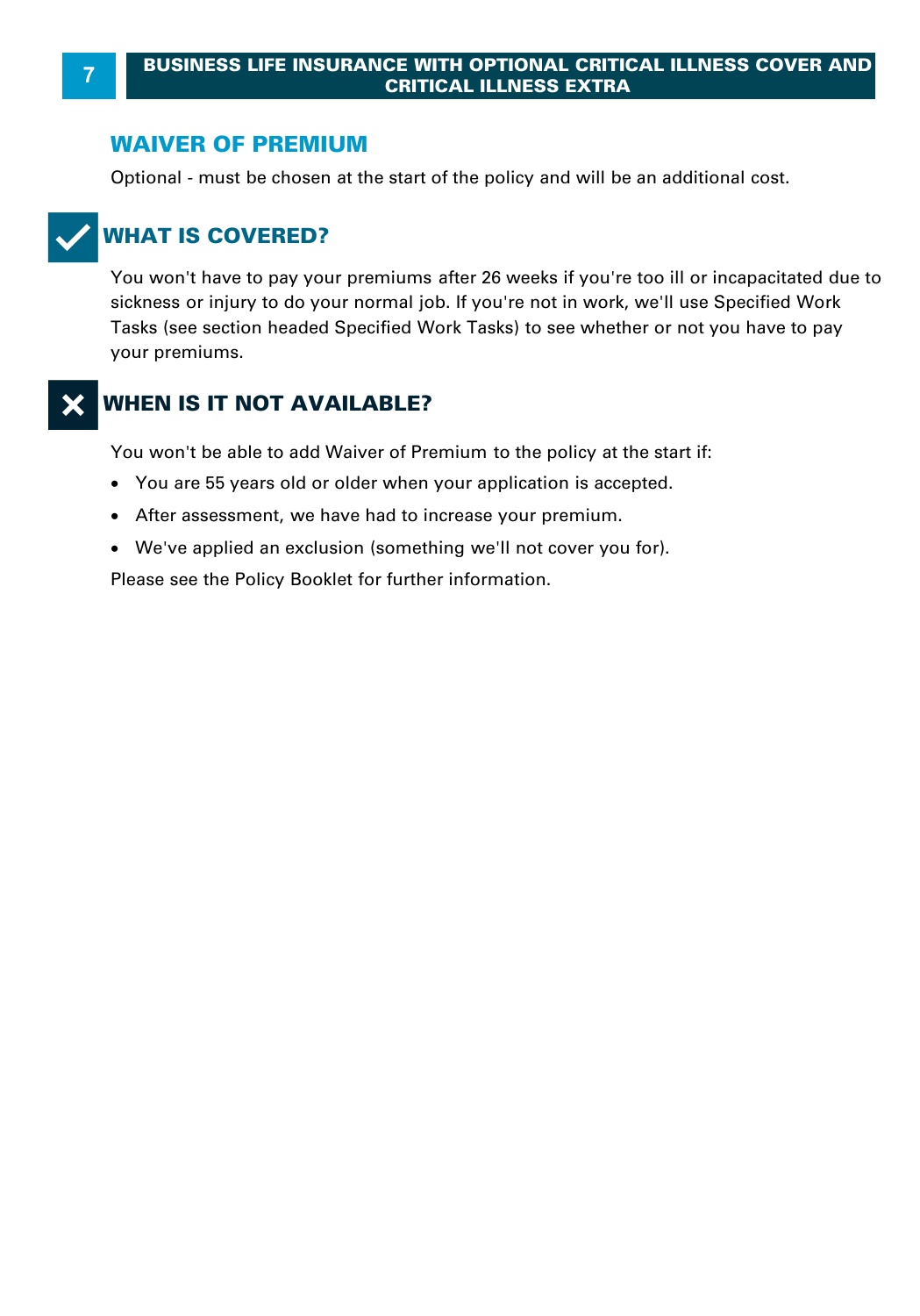# **CRITICAL ILLNESSES COVERED**

If you choose Critical Illness Cover, you will be covered for the illnesses shown below. For a **CRITICAL ILLNESSES COVERED**<br>If you choose Critical Illness Cover, you will be covered for the illnesses shown below. For<br>claim to pay out, your illness must meet Legal & General's definition. It must also be<br>verified by a **CRITICAL ILLNESSES COVERED**<br>If you choose Critical Illness Cover, you will be covered for the illnesses shown below. For a<br>claim to pay out, your illness must meet Legal & General's definition. It must also be<br>verified by Formal by a consultant at a hoopital in the City who is a opposition in an area of meansing<br>appropriate to the cause of your claim as in some instances cover may be limited. For<br>• some types of cancer are not covered<br>• to example:

- · some types of cancer are not covered
- to make a claim for some illnesses, you need to have permanent symptoms.

Please check the full definitions found in the Guide to Critical Illnesses Covered and Policy Booklet to make sure that you understand exactly what is covered.

- · **Aorta graft surgery**  *requiring surgical replacement*
- · **Aplastic anaemia**  *categorised as very severe*
- · **Bacterial meningitis**  *resulting in permanent symptoms*
- · **Benign brain tumour**  *resulting in either specified treatment or permanent symptoms*
- · **Blindness**  *permanent and irreversible*
- · **Brain injury due to trauma, anoxia or hypoxia**  *resulting in permanent symptoms*
- · **Cancer**  *excluding less advanced cases*
- · **Cardiac arrest**  *with insertion of a defibrillator*
- · **Cardiomyopathy**  *of specified severity or resulting in specified treatment*
- · **Coma**  *of specified severity*
- · **Creutzfeldt-Jakob disease (CJD)**
- · **Deafness**  *permanent and irreversible*
- · **Dementia including Alzheimer's disease**  *resulting in permanent symptoms*
- · **Encephalitis**  *resulting in permanent symptoms*
- · **Heart attack**  *of specified severity*
- · **Heart valve replacement or repair**  *with surgery*
- · **Kidney failure**  *requiring permanent dialysis*
- · **Liver failure**  *of advanced stage*
- · **Loss of use of hand or foot**
- · **Loss of speech**  *total permanent and irreversible*
- · **Major organ transplant**
- · **Motor neurone disease**  *resulting in permanent symptoms*
- · **Multiple sclerosis**  *where there have been symptoms*
- · **Parkinson's disease**  *resulting in permanent symptoms*
- · **Pulmonary hypertension**  *of specified severity*
- · **Respiratory failure**  *of advanced stage*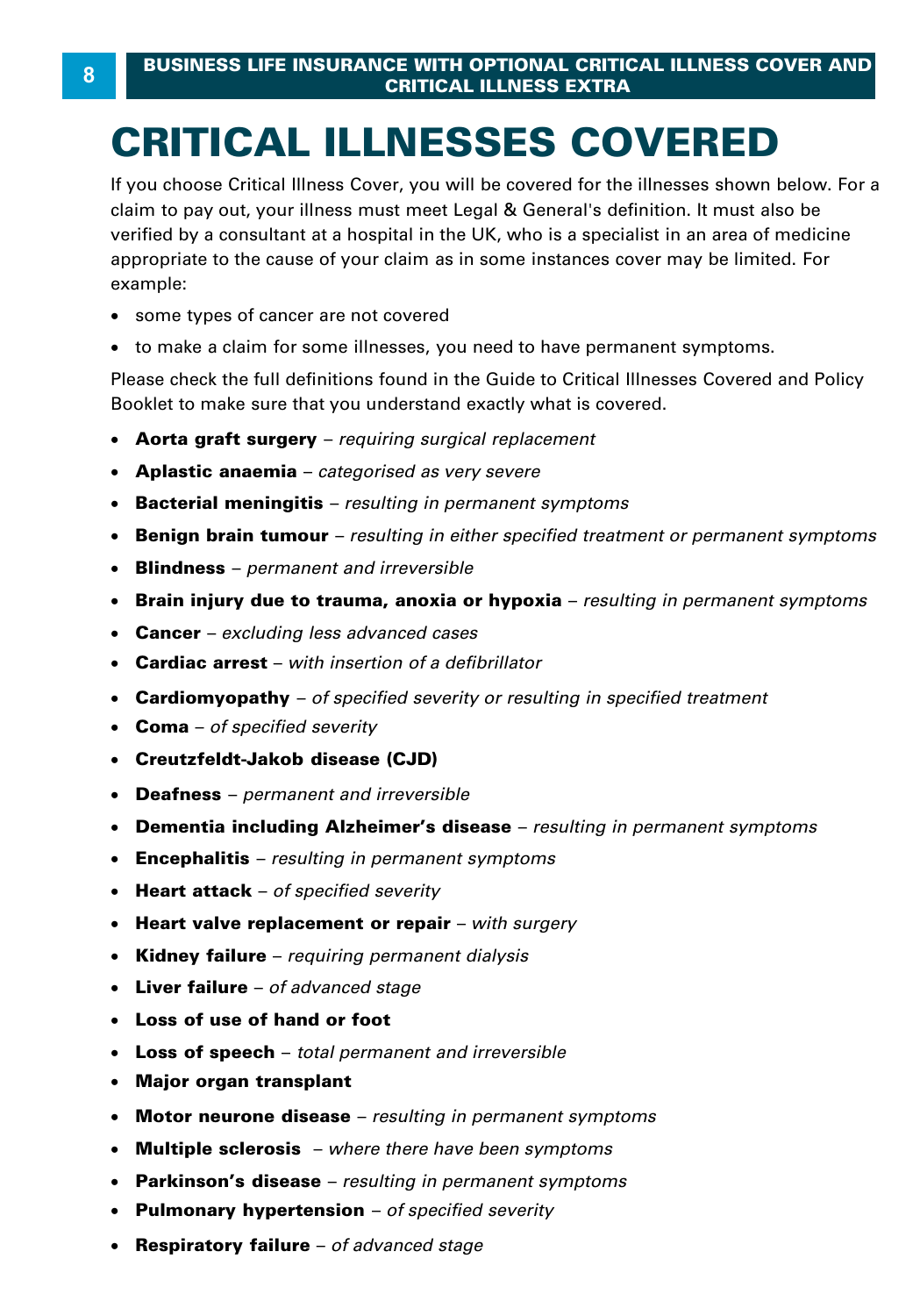### **<sup>9</sup> BUSINESS LIFE INSURANCE WITH OPTIONAL CRITICAL ILLNESS COVER AND CRITICAL ILLNESS EXTRA**

- · **Specified heart surgery**
- · **Spinal stroke**  *resulting in symptoms lasting at least 24 hours*
- · **Stroke**  *resulting in symptoms lasting at least 24 hours*
- · **Systemic Lupus Erythematosus**  *with severe complications*
- · **Third degree burns**  *covering 20% of the surface area of the body or 20% of the face*
- · **Total and Permanent Disability**  *of specified severity*

We'll cover you for the loss of physical or mental ability, due to an illness or injury, to do either your own occupation or at least three of the six Specified Work Tasks (see section headed Specified Work Tasks).

The definition that applies to you will be shown in the Policy Booklet and will depend on your occupation, employment status and whether you are paid for your work. The definition that applies to you will be shown in the Policy Booklet and wi<br>your occupation, employment status and whether you are paid for your wor<br>**SPECIFIED WORK TASKS**<br>Walking – The ability to walk more than 200 metr

### **SPECIFIED WORK TASKS**

**Walking –** The ability to walk more than 200 metres on a level surface.<br>**Climbing –** The ability to climb up a flight of 12 stairs and down again, using the handrail if needed.

**Lifting –** The ability to pick up an object weighing 2kg at table height and hold for 60 seconds before replacing the object on the table. **Lifting –** The ability to pick up an object weighing 2kg at table height and hold for 60<br>seconds before replacing the object on the table.<br>**Bending –** The ability to bend or kneel to touch the floor and straighten up agai

**Bending –** The ability to bend or kneel to touch the floor and straighten up again.

**Bending –** The ability to bend or kneel to touch the floor and straighten up again.<br>**Bending –** The ability to bend or kneel to touch the floor and straighten up again.<br>**Getting in and out of a car** – The ability to get i desktop personal computer keyboard.

### **SURGICAL TREATMENT**

We will make an advance payment of the amount of cover if the life insured is placed on an NHS waiting list for one of the specified surgical treatments and meet the full definition:

- · **aorta graft surgery**  *requiring surgical replacement*
- · **heart valve replacement or repair**  *with surgery*
- · **specified heart surger** y

Full definitions for these surgical treatments are detailed in the Policy Booklet.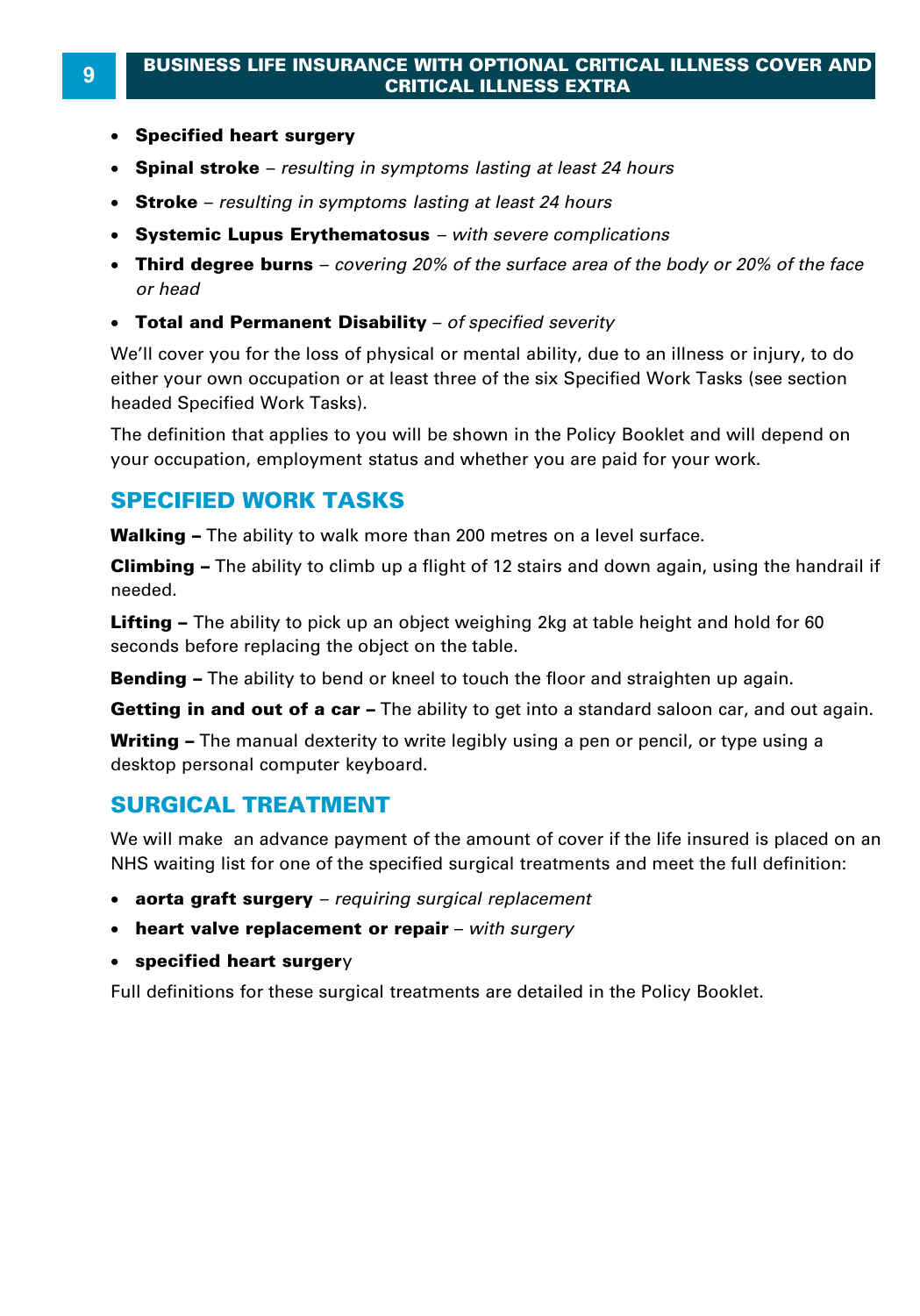## **CRITICAL ILLNESSES COVERED UNDER CRITICAL ILLNESS EXTRA.**

If you choose Critical Illness Extra you will be covered for the illnesses shown below and UNDER CRITICAL ILLINESS EXTRA.<br>If you choose Critical Illness Extra you will be covered for the illnesses shown below and<br>under the section headed 'Critical Illness Cover' above. For a claim to pay out, your illness<br>must m UNDER CRITICAL ILLNESS EXTRA.<br>If you choose Critical Illness Extra you will be covered for the illnesses shown below and<br>under the section headed 'Critical Illness Cover' above. For a claim to pay out, your illness<br>must me under the section headed 'Critical Illness Cover' above. For a claim to pay out, your illness<br>must meet Legal & General's definition. It must also be verified by a consultant at a hospital<br>in the UK, who is a specialist in as in some instances cover may be limited. For example: to modellegal at demonstrate deminism is maked and to be vermically at demonstrated the UK, who is a specialist in an area of medicine appropriate to the cause of you<br>in some instances cover may be limited. For example:<br>so

- · some types of cancer are not covered
- ·

Please check the full definitions found in the Guide to Critical Illnesses Covered and Policy Booklet to make sure that you understand exactly what is covered.

- · **Benign spinal cord tumour**  *resulting in either specified treatment or permanent symptoms*
- · **Cauda equina syndrome**  *resulting in permanent symptoms*
- · **Heart failure**  *of specified severity*
- · **Intensive care**  *requiring mechanical ventilation for 7 days*
- · **Interstitial lung disease**  *of specified severity*
- · **Myasthenia gravis**  w*ith specified symptoms*
- · **Necrotising fasciitis**
- · **Neuromyelitis optica (formerly Devic's disease)**  *where there have been symptoms*
- · **Parkinson plus syndromes**  *resulting in permanent symptoms*
- · **Peripheral vascular disease**  *requiring bypass surgery*
- · **Primary sclerosing cholangitis**
- · **Pulmonary artery surgery** *– requiring surgical replacement*
- · **Removal of an entire lung**  *due to injury or disease*
- · **Removal of an eyeball**  *due to injury or disease*
- · **Severe Crohn's disease**  *treated with two surgical intestinal resections or removal of entire large bowel*
- · **Syringomyelia or syringobulbia**  *with surgery*
- · **Ulcerative colitis**  *resulting in the removal of the entire large bowel*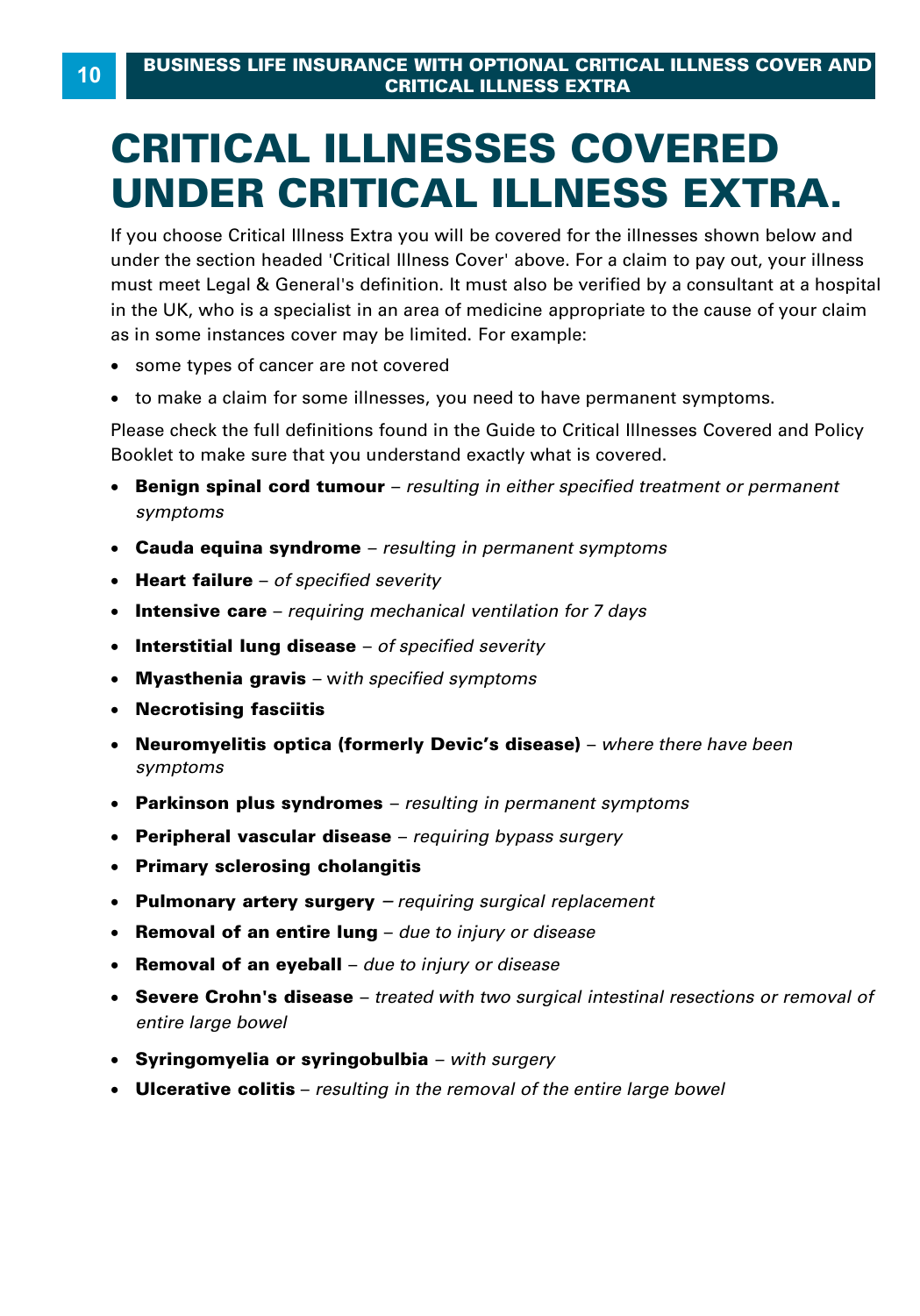### **<sup>11</sup>BUSINESS LIFE INSURANCE WITH OPTIONAL CRITICAL ILLNESS COVER AND CRITICAL ILLNESS EXTRA**

### **SURGICAL TREATMENT**

We will make an advance payment of the amount of cover if the life insured is placed on an NHS waiting list for one of the following surgical treatments and meet the full definition:

- · **aorta graft surgery**  *requiring surgical replacement*
- · **heart valve replacement or repair**  *with surgery*
- · **peripheral vascular disease**  *requiring bypass surgery*
- · **pulmonary artery surgery**  *requiring surgical replacement*
- · **severe Crohn's disease**  *treated with two surgical intestinal resections or removal of the entire large bowel*
- · **specified heart surgery**
- · **syringomyelia or syringobulbia**  *with surgery*
- · **ulcerative colitis**  *resulting in the removal of the entire large bowel*

Full definitions for these surgical treatments are detailed in the Policy Booklet.

### **ADDITIONAL COVER IF CRITICAL ILLNESS IS CHOSEN.**

- · **Carcinoma in situ of the breast**  *treated by surgery.*
- · **Low grade prostate cancer**  *requiring treatment.*

### **WHAT IS COVERED?**

Unless specifically excluded in the Policy Booklet under the heading 'What you are not covered for': **WHAT IS COVERED?**<br>Unless specifically excluded in the Policy Booklet under the heading 'What yo<br>covered for':<br>We'll pay out 50% of your amount of cover up to a maximum of £30,000.<br>If decreasing cover is chosen we'll pay o

We'll pay out 50% of your amount of cover up to a maximum of £30,000.<br>If decreasing cover is chosen we'll pay out 50% of your amount of cover up to a maximum of £30,000 .

Your amount of cover and premiums will not be affected if we make an additional payment to you and we'll still pay out the amount you are covered for under the main policy in case of a terminal illness or critical illness or death .

We'll only pay out once for each definition shown above.

If joint life cover is chosen both lives insured will be able to claim.

### **WHAT IS NOT COVERED?**

Please check the full definitions found in the Guide to Critical Illnesses Covered and Policy Booklet to make sure you understand exactly what is not covered.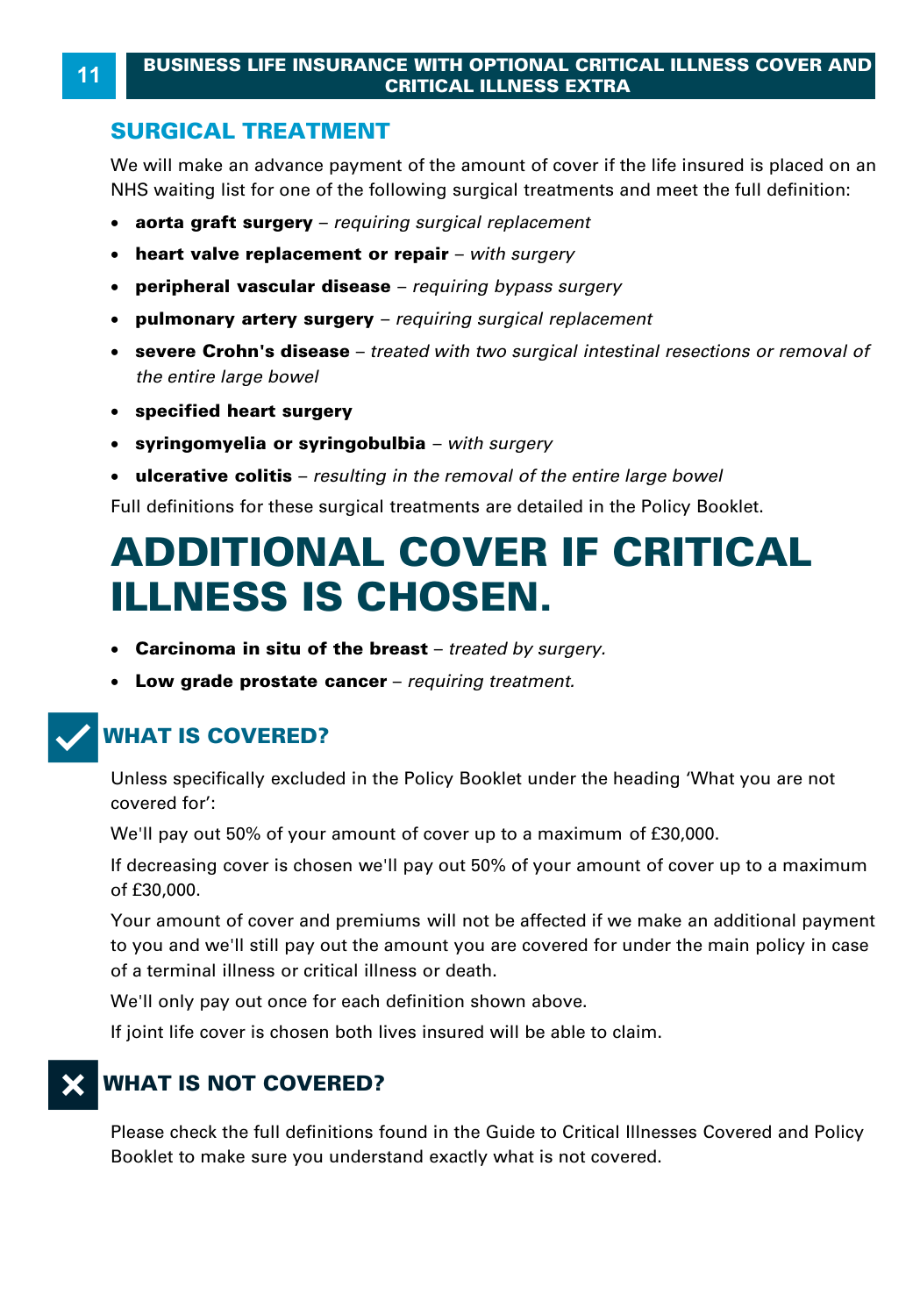### **ADDITIONAL COVER IF CRITICAL ILLNESS EXTRA IS CHOSEN.**

- · **Aortic aneurysm**  *with endovascular repair*
- · **Aplastic anaemia**  *categorised as severe*
- · **Brain abscess drained via craniotomy**
- · **Carotid artery stenosis**  *of specified severity resulting in surgery*
- · **Central retinal artery or vein occlusion**  *resulting in permanent symptoms*
- · **Cerebral or spinal aneurysm**  *with specified treatment*
- · **Cerebral or spinal arteriovenous malformation**  *with specified treatment*
- · **Coronary angioplasty**
- · **Crohn's disease**  *treated with one surgical intestinal resection*
- · **Desmoid type fibromatosis**  *with specified treatment*
- · **Diabetes mellitus type 1**  *requiring specified treatment*
- · **Drug resistant epilepsy**  *treated with vagus nerve stimulation*
- · **Guillain-Barre syndrome**  *with persisting clinical symptoms*
- · **Less advanced cancer**  *of named sites and specified severity*
- · **Non-invasive gastro intestinal stromal tumour**
- · **Other cancer in situ or neuroendocrine tumour (NET) of low malignant potential** – *with surgery*
- · **Pituitary gland tumour**  *with specified treatment or resulting in permanent symptoms* **potential –** with surgery<br>**Pituitary gland tumour –** with specified treatment or resulting in permanent<br>symptoms<br>Removal of one or more lobe(s) of a lung – due to injury or disease<br>Removal of urinary bladder – due to inju
- Removal of one or more lobe(s) of a lung due to injury or disease
- · **Removal of urinary bladder**  *due to injury or disease*
- · **Significant visual loss**  *permanent and irreversible*
- · **Third degree burns**  *covering 10% of the surface area of the body or 10% of the face*



### **WHAT IS COVERED?**

Unless specifically excluded in the Policy Booklet under the heading 'What you are not covered for':

WHAT IS COVERED?<br>Unless specifically excluded in the Policy Booklet under the heading 'What you are not<br>covered for':<br>We'll pay out 50% of your amount of cover up to a maximum of £30,000. If decreasing cover<br>is chosen we'l Unless specifically excluded in the Policy Booklet under the heading 'What you are no<br>covered for':<br>We'll pay out 50% of your amount of cover up to a maximum of £30,000. If decreasin<br>is chosen we'll pay 50% of the decreasi

Your amount of cover and premiums will not be affected if we make an additional payment to you and we'll still pay out the amount you are covered for under the main policy in case of a terminal illness or critical illness or death .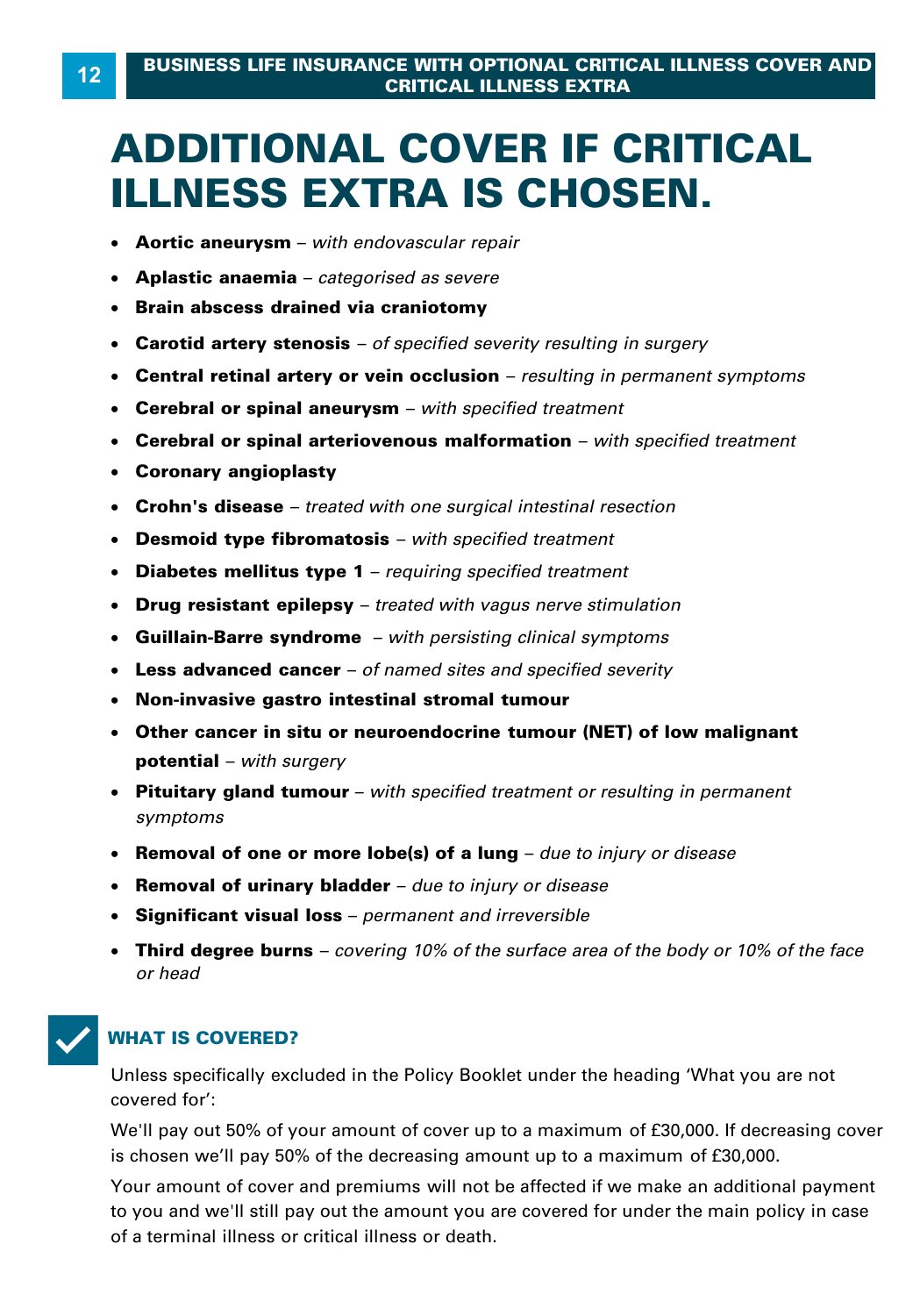We'll only pay out once for each definition shown above, with the exception of 'Less advanced cancer' and 'Other cancer in situ or neuroendocrine tumour (NET) of low malignant potential'. Please see the Policy Booklet for full details.

If joint life cover is chosen both lives insured will be able to claim.

### **X** WHAT IS NOT COVERED?

Please check the full definitions found in the Guide to Critical Illnesses Covered and Policy Booklet to make sure you understand exactly what is not covered.

### **EXTRA BENEFIT INCLUDED IF CRITICAL ILLNESS COVER OR CRITICAL ILLNESS EXTRA IS CHOSEN**

### **ACCIDENT HOSPITALISATION BENEFIT**



### **WHAT IS COVERED?**

We'll pay £5,000 if you are in hospital with physical injuries for a minimum of 28 consecutive days, immediately following an accident.

### **X** WHEN THE BENEFIT WILL NOT BE PAID?

This benefit will not be payable if a valid claim has been made for Terminal Illness Cover or Critical Illness Cover. We'll only pay one claim for each person covered.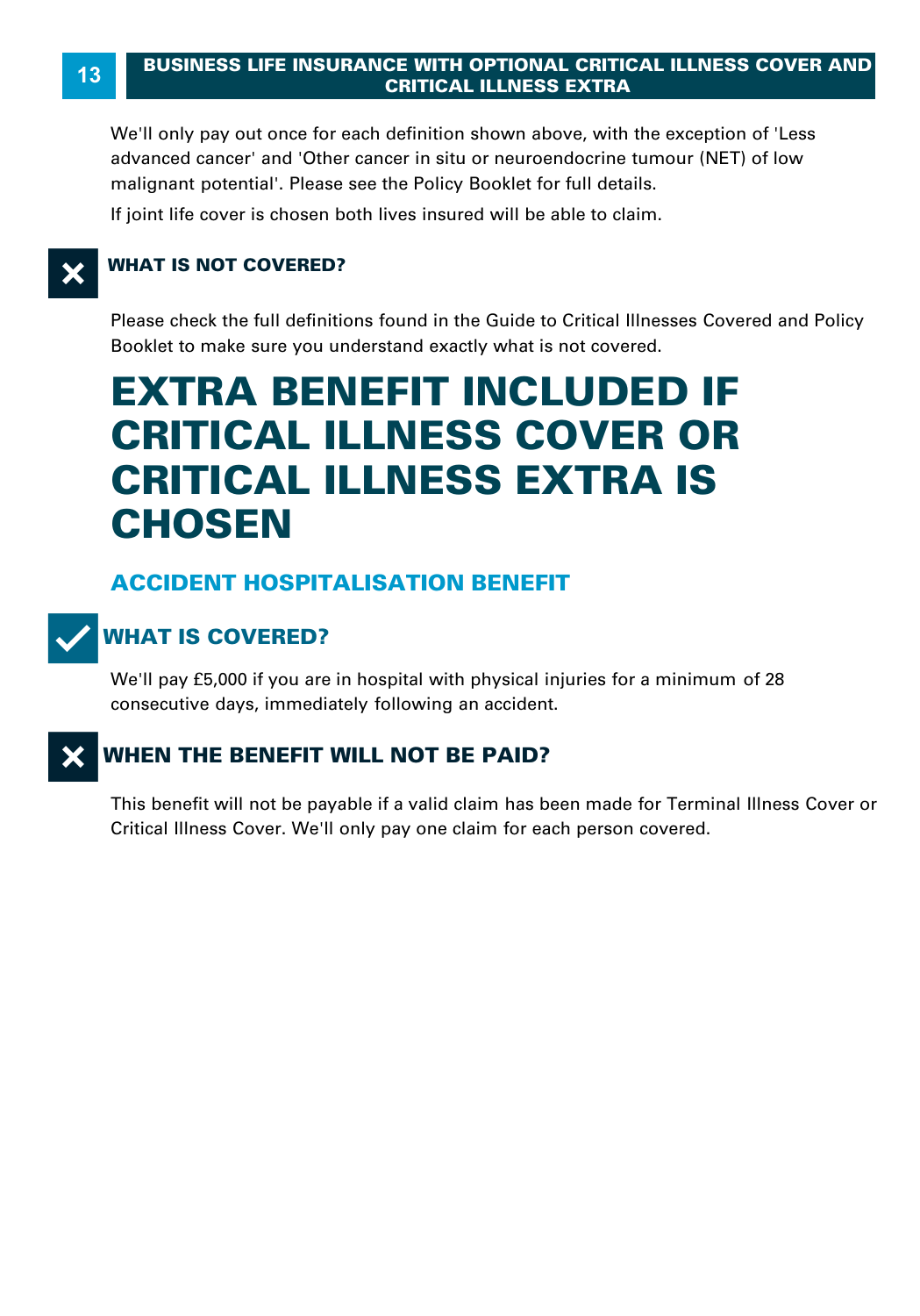# **FURTHER INFORMATION EURTHER INFORMATE SERVICAL ILLN<br>
CRITICAL ILLN<br>
CAN I INCREASE MY COVER?**<br>
You can apply to increase your cover at anytime.

You can apply to increase your cover at a<br>will be assessed at the time. However, if t<br>your Policy Booklet then you can increase<br>need to provide us with further medical in<br>your Policy Booklet for further information<br>**CAN I** You can apply to increase your cover at anytime. Usually, changes to your amount of cover will be assessed at the time. However, if the "Changing your policy" section is shown in your Policy Booklet then you can increase your cover, for certain life events, without the need to provide us with further medical information. Eligibility criteria apply. Please see your Policy Booklet for further information.

You can make changes to the policy. Please talk to us and we'll consider your request and let you know if what you're asking for is possible and what your new premium will be. If you make any changes to the policy then a new policy may be set up and different terms and conditions could apply. You can make changes to the policy. Please talk to us and w<br>let you know if what you're asking for is possible and what y<br>you make any changes to the policy then a new policy may<br>and conditions could apply.<br>**WHAT HAPPENS I** 

If you move abroad during the length of the policy, please check the Policy Booklet, as your cover may be affected.

### **ARE PAY OUTS TAXED?**

The tax position of the payments and the policy proceeds will depend on the nature of the business and the reason for taking out the policy. In certain circumstances there may also be Inheritance Tax implications. For more information please read Your Guide to Share Protection and Your Guide to Key Person Protection or speak to your financial adviser. This tax information is based on our understanding of current law and HMRC practice, which can change. **Example 2** and the ideom of take<br>be Inheritance Tax implications.<br>Protection and Your Guide to K<br>tax information is based on our<br>change.<br>**USING A TRUST?** 

tax information is based on our understanding of current law and HMRC practice, which can<br>change.<br>**USING A TRUST?**<br>A trust can have many practical and financial benefits. It will affect who can receive<br>payment from the pol **A** trust can have many practical and financial benefits. It will affect who can receive<br>payment from the policy and can be important in making sure that your business protection<br>arrangement works as you intended. We offer **e** Francement works as you intended. We offer the following trusts for Business Protection:<br>• LLP Share Protection Trust;<br>• Partnership Share Protection Trust; and<br>• Director's Share Protection Trust.

- 
- 
- 

If you are unsure of your trust needs you should seek specialist advice.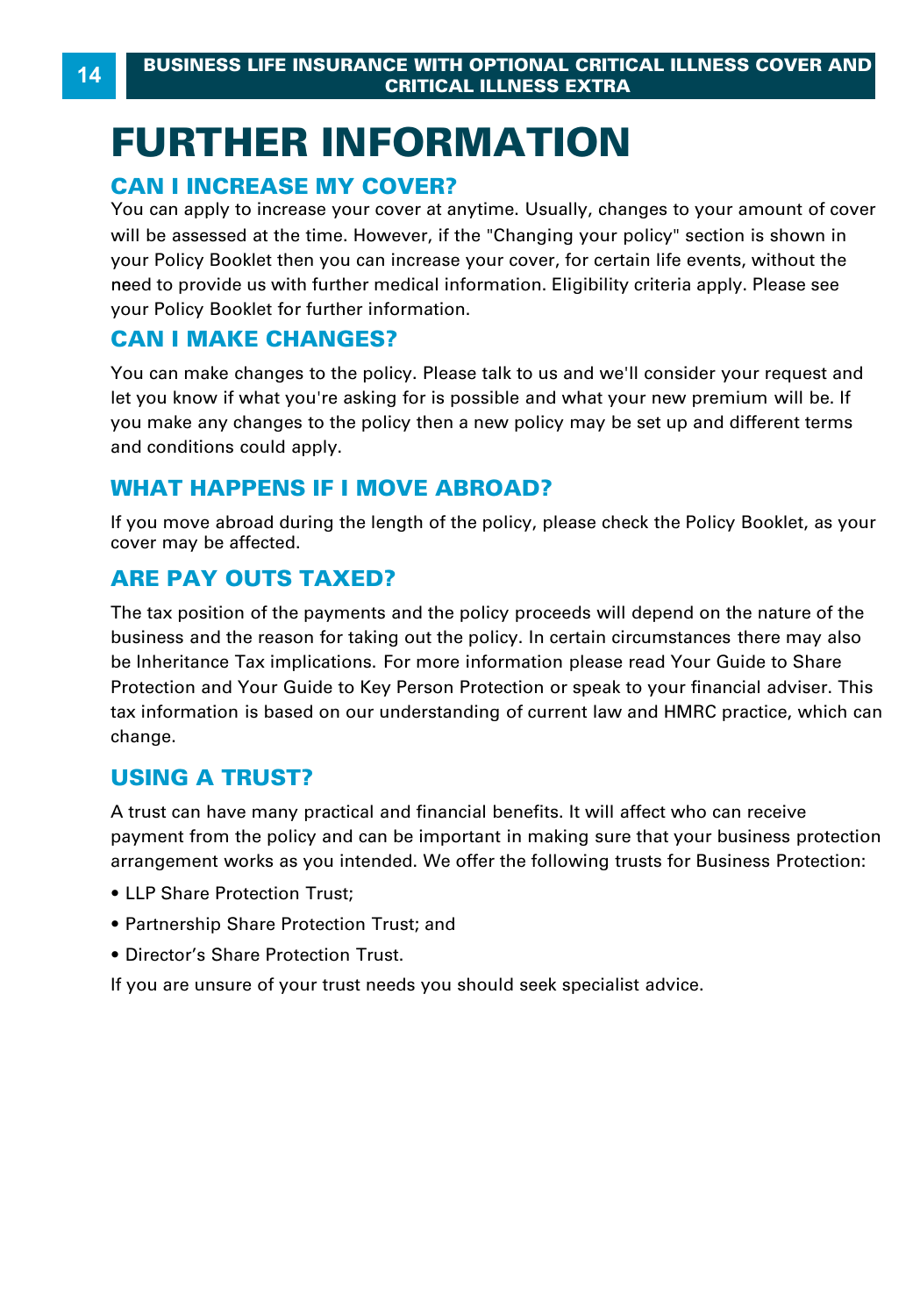You can cancel the policy at any time. When you first take out the policy you will have the opportunity to cancel. If you cancel within 30 days, we'll refund any premiums you've paid. **WHAT IF I WANT TO CANCEL OR CLAIM?**<br>You can cancel the policy at any time. When you first take out the policy you opportunity to cancel. If you cancel within 30 days, we'll refund any premium<br>If you cancel the policy at a

### **To cancel or claim you can write to us at:**

If you cancel the policy at a later stage, you will not get any money back.<br>**To cancel or claim you can write to us at:**<br>Claims or Cancellations Department, Legal & General Assurance Society Limited, City Park, The Droveway, Hove, East Sussex BN3 7PY

Or call or email us:

· **For Life claims:**

### **0800 137 101\***

**life.claims@landg.com** 

· **For critical illness claims:**

**0800 068 0789\*** 

**health.claims@landg.com** 

· **For Waiver of Premium claims:**

**0800 027 9830\*** 

**health.claims@landg.com** 

· **For Cancellations:**

**0370 010 4080** 

**bealth.claims@landg.com<br>• For Cancellations:<br>0370 010 4080<br><b>HOW DO I COMPLAIN?**<br>If you have a complaint about our servi **HOW DO I COMPLAIN?**<br>If you have a complaint about our service or would like a copy of our internal complaint handling procedure, please contact us at:

Legal & General Assurance Society Limited, Knox Court, 10 Fitzalan Place, Cardiff, CF24 0TL.

### **0370 010 4080**

handling procedure, please contact us at:<br>Legal & General Assurance Society Limited, Knox Court, 10 Fitzalan Place, Cardiff, CF24 0TL.<br>**0370 010 4080**<br>Making a complaint doesn't affect your legal rights. If you're not happ Tower, London E14 9SR.

**0800 023 4567** 

**complaint.info@financial-ombudsman.org.uk** 

**www.financial-ombudsman.org.uk**